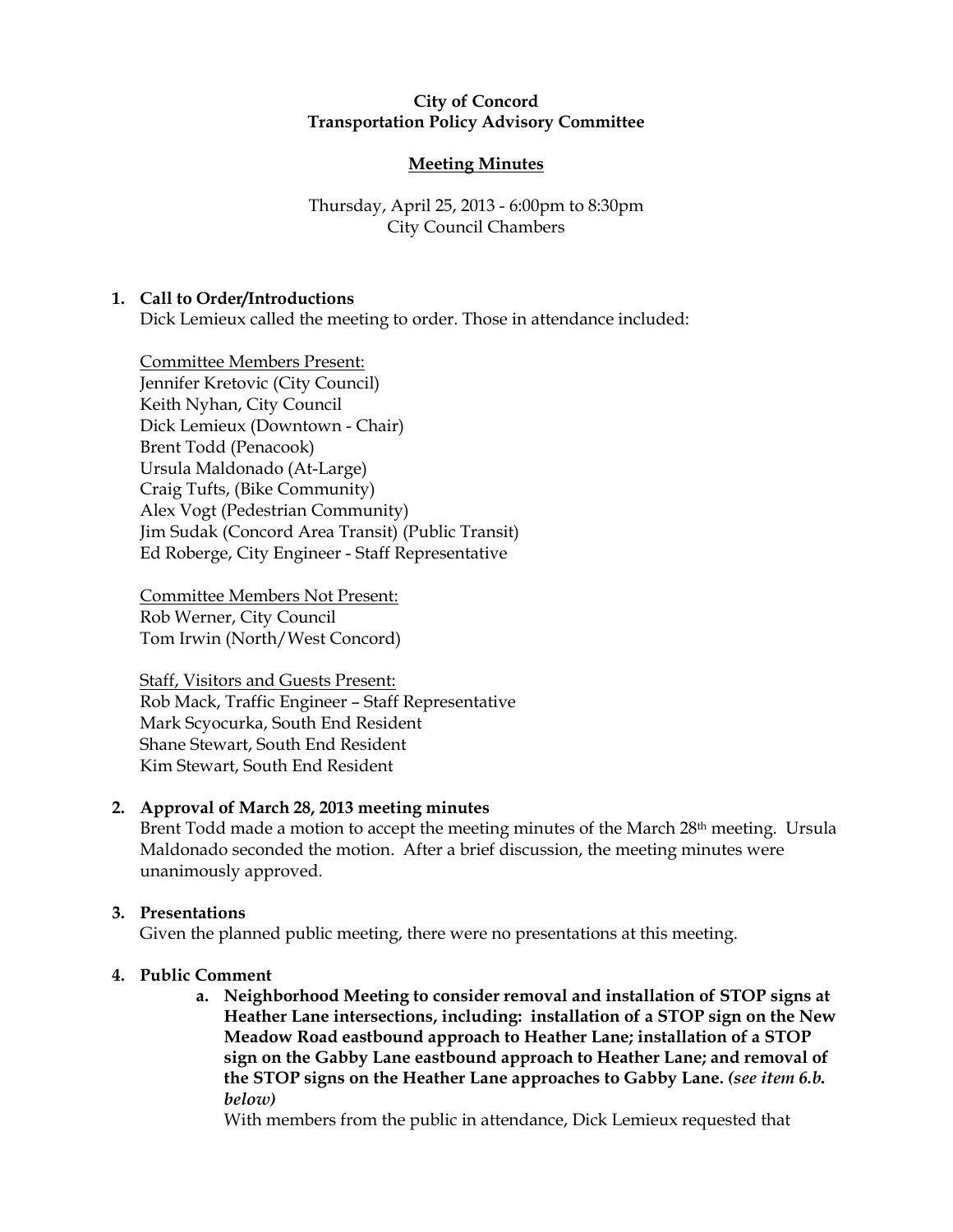everyone introduce themselves. In addition to the committee members, Shane Stewart, Kim Stewart, and Mark Scyocurka, all residents of the south end neighborhood, were in attendance.

Rob Mack gave a brief introduction of the City Council referral and reported on recent communications with residents. The request by most residents was to remove stops signs within the neighborhood, specifically at Gabby Lane and Heather Lane. Rob Mack reported that Engineering completed a study and reviewed the City's stop sign policy and applicable state law and indicated that the intersection functions well and that stop signs at this location are optional according to the Manual of Traffic Control Devices (MUTCD). Rob Mack noted that the matter has been reviewed by the Traffic Operations Committee (TOC) which concurred that the two stop signs on the Heather Lane approach to Gabby Lane were optional and could be removed from the site. A similar review found that the potential installation of new stop signs on either the Gabby Lane approach to Heather Lane or the New Meadow Road approach to Heather Lane were not necessary and could be considered optional. Rob Mack also noted that TPAC reviewed this matter prior to setting this public meeting and also concurred with the Engineering findings.

Mr. Stewart asked how and why this matter was brought forward. Councilor Nyhan reported that he had received a call from a constituent requesting that additional stop signs be placed in the neighborhood, particularly at the New Meadow/Heather Lane intersection, which then prompted a request to remove other existing stop signs. Mr. and Ms. Stewart both indicated a desire to remove the two existing stop signs at the Meadow/Gabby intersection and to not install any new stop signs in the neighborhood.

Mr. Scyocurka read a letter he had prepared voicing opinion that the new stop signs requested, particularly at the New Meadow/Heather intersection, are unwarranted. He went further to say that the others in the neighborhood should be removed.

Following a brief discussion indicating their opinions to remove stop signs instead of adding, Rob Mack reported that he had received additional resident communication from Chris Mamos who indicated a strong desire to install a new stop sign on the New Meadow Road approach to Heather Lane. A communication was also received from resident Raymond Smith who was comfortable with either removing or adding stop signs.

In that, noting consistency with the stop sign policy, Rob Mack recommended that TPAC forward a request to City Council indicating support for the removal of stop signs at the intersection of Gabby Lane and Heather Lane, no installation of a new sign at Heather Lane and New Meadow Road, and leave the stop sign at Gabby Lane and South Street in place. Following a brief discussion, a motion was made by Alex Vogt in support of the recommendation. The motion was seconded by Brent Todd. Following a brief discussion, the motion carried unanimously.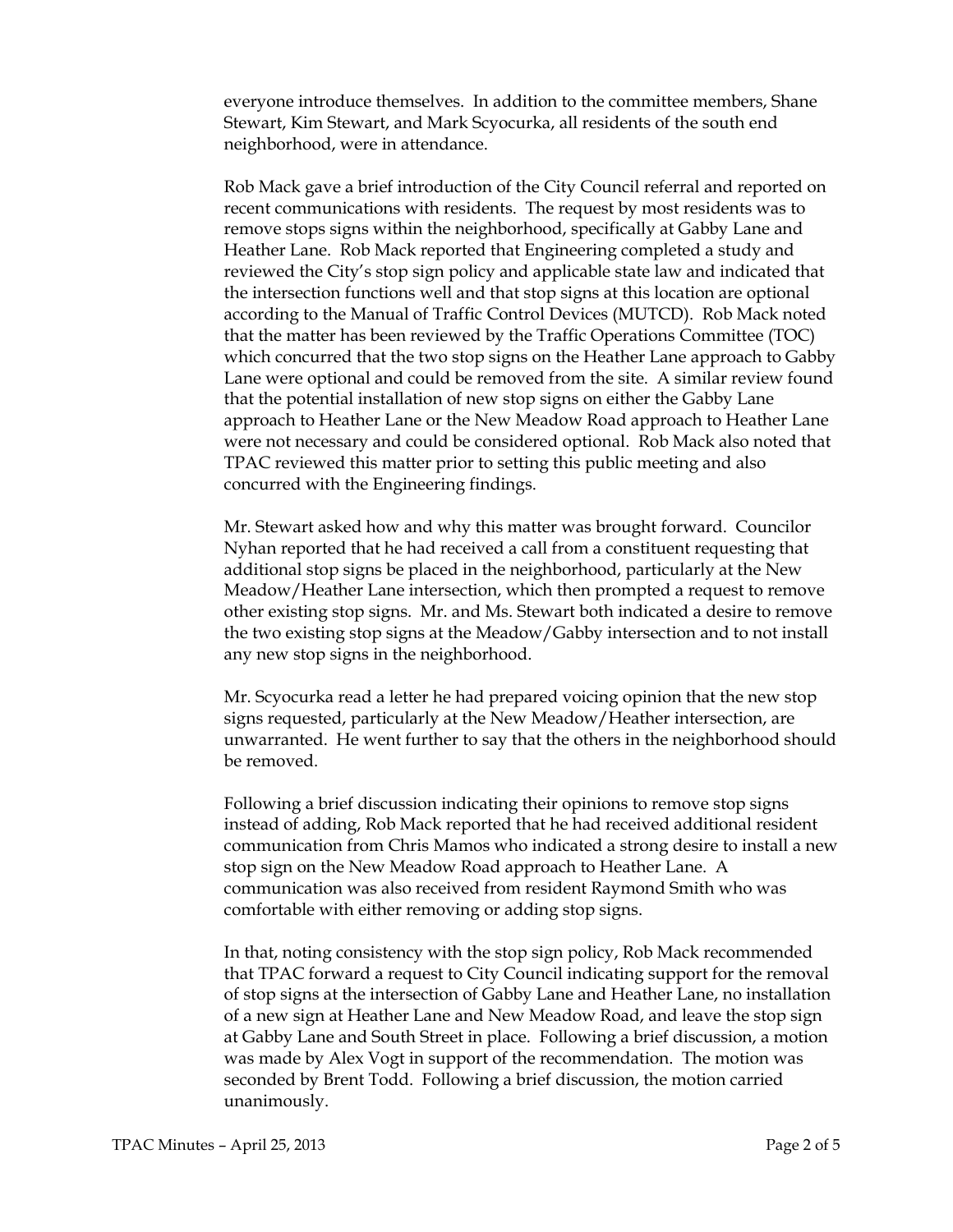The residents in attendance expressed their appreciation of the process and the opportunity to be heard. Ed Roberge reported that an Ordinance with the stop sign changes would be presented to City Council for their consideration.

### 5. Consent Reports

a. Approval of Subcommittee Minutes (Pedestrian, Bicycle, Public Transit, and Traffic Operations)

The meeting minutes of the Pedestrian (March 1, 2013), Bicycle (March 4, 2013), and Traffic Operations (March 19, 2013) were unanimously approved through consent of the committee.

## 6. TPAC Referrals from City Council, Staff and Chair

a. Referral from City Council to consider establishing a No Parking, Standing, Stopping zone along Conant Drive between South Street and Rundlett Street to mitigate adverse effects of parking for traffic related to school dropoffs/pick-ups at the Abbott-Downing Elementary School. (Council: 10/9/2012, 12/20/2012, 1/24/2013, 2/28/2013, 3/28/2013, 4/25/2013).

Rob Mack reported that the Parking Committee endorsed an alternative to expand the parking restrictions within the neighborhood school area along South Street, Conant Street, and Bow Street. This was the result of a neighborhood meeting where residents spoke of concerns. The recommendation by the Parking Committee will be presented to City Council in May.

Following brief discussion, TPAC supports the parking restrictions and will provide a letter of support to the Parking Committee.

b. Referral from City Council to consider removal and installation of STOP signs at Heather Lane intersections, including: installation of a STOP sign on the New Meadow Road eastbound approach to Heather Lane; installation of a STOP sign on the Gabby Lane eastbound approach to Heather Lane; and removal of the STOP sign on the Heather Lane northbound approach to Gabby Lane. (Council: 10/9/2012, 12/20/2012, 1/24/2013, 2/28/2013, 3/28/2013, 4/25/2013). See public comment section above.

### 7. Status report on subcommittees

### a. Pedestrian Committee, Alex Vogt

Alex Vogt reported that the Pedestrian Committee met on April 18th and discussed several items including the upcoming pedestrian counting program and the Main Street design.

Pedestrian and bicycle counting is planned for May 7<sup>th</sup> at various locations throughout the City. Volunteers from AARP as well as staff and committee members will be gathering the data. The count data will be prepared in a format for use in the National Bicycle and Pedestrian Documentation Project.

Alex Vogt also indicated that there would be no meeting in May. The next subcommittee meeting is planned for June 20<sup>th</sup>.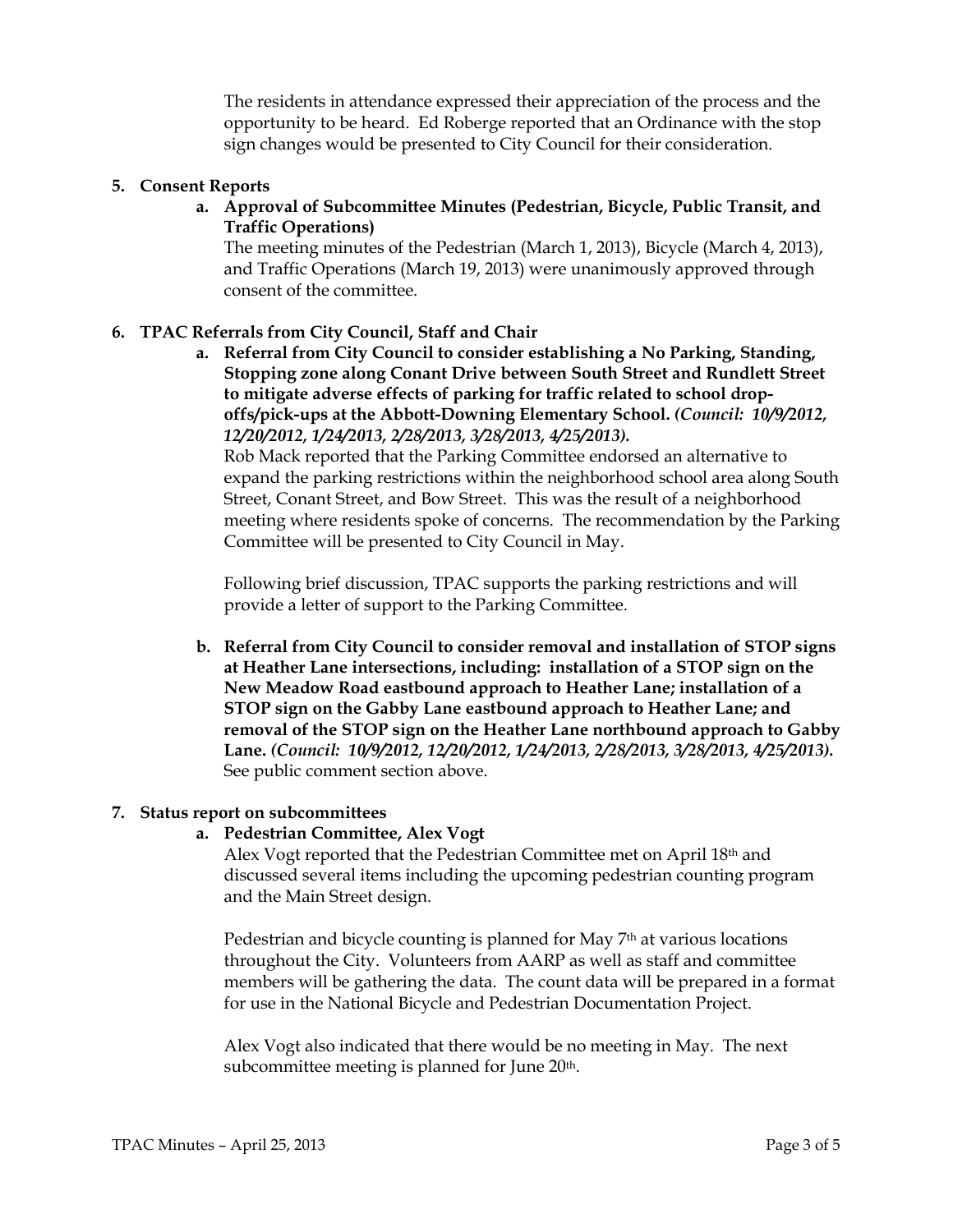## b. Bike Committee, Craig Tufts

Craig Tufts reported that the Bike Committee met in April and continues to look for new volunteers to participate in the subcommittee. The committee reviewed the 2013 State paving schedule and noted that only a short section of Mountain Road paving is planned within Concord.

The committee also discussed Main Street bike parking as well as the upcoming bicycle counting program coordinated with the Pedestrian Committee. Councilor Nyhan noted that he had heard recent discussion regarding the potential for a mountain biking trail system at White Park and asked if the committee was aware of those discussions. This matter will be reviewed further.

## c. Public Transit Committee, Jennifer Kretovic

Councilor Kretovic reported that the Public Transit Committee has not yet met in April but noted that the next meeting was scheduled for April 30th. Councilor Kretovic reported that there had been several reported bus accidents in April as well as the report of some bad activities on buses. Concord Area Transit (CAT) is aware if the issues and will discuss them in detail at the upcoming meeting.

### d. Traffic Operations Committee, Rob Mack

Rob Mack reported that the Traffic Operations Committee met on April 16th and reviewed recent accident reports as well as continued discussions on the Abbot-Downing and Millbrook School parking issues.

With respect to the school parking issues, TOC supported previous TPAC recommendations to restrict parking further in the neighborhood as supported by recent public meetings. Formal Ordinance changes will be presented to City Council for action in May/June.

The TOC also discussed signage at the Centre/Liberty/Auburn Street roundabout. Rob Mack noted that while a number of the "required" signs remain, staff has been removing several "optional" signs over the past few weeks. There is now a noticeable difference in the appearance of signs at the roundabout.

## 8. Staff Updates

### a. Downtown Complete Streets Improvement Project – TIGER 2012 (CIP460)

Ed Roberge provided an update of the Main Street project. A final design report has been prepared and will be presented to City Council at their May 13<sup>th</sup> meeting. Staff anticipates that Council may request an additional public review and comment period to be sure all comments can be heard and addressed prior to final approval.

Dick Lemieux asked if TPAC should provide a final recommendation. Ed Roberge suggested that TPAC should provide public comments when asked by Council. Following a discussion, TPAC agreed to have staff include comments by TPAC in the final report and that Dick Lemieux would be the spokesperson for TPAC before City Council.